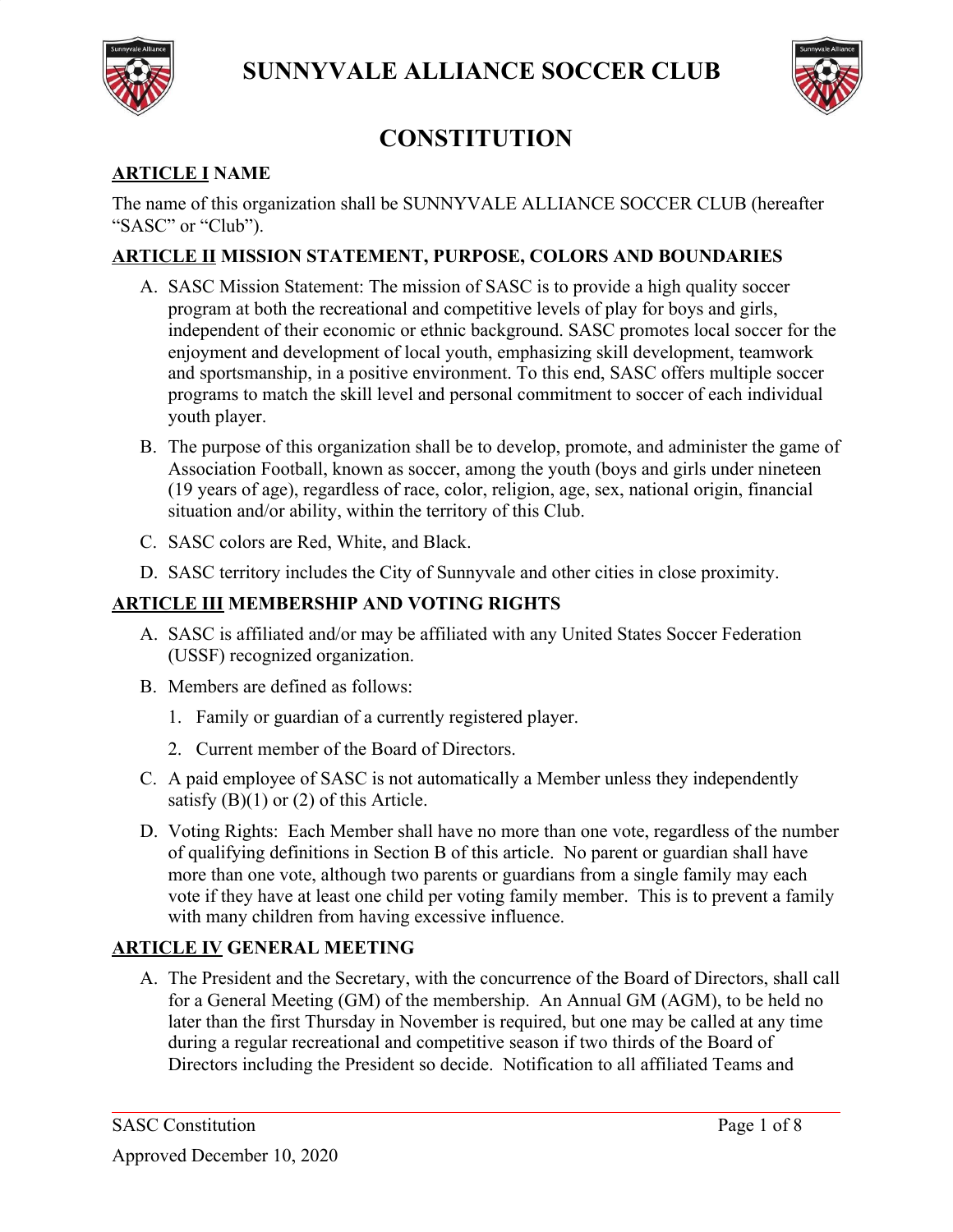



members shall be made at least thirty (30) days prior to said GM by electronic or paper mail communication.

- B. The order of business at the Annual General Meeting shall be as follows:
	- 1. Call to Order
	- 2. SASC Board Introduction
	- 3. Reading and approval of the Minutes of the Previous AGM
	- 4. Board Member Reports:
		- a. President
		- b. Vice President
		- c. Treasurer
		- d. Secretary
		- e. Recreational Director
		- f. Competitive Director
		- g. Field Director
		- h. Referee Director
		- i. Competitive Registrar
		- j. Recreational Registrar
		- k. Volunteer Director
		- l. Tournament Director
	- m. Fundraising Director
	- n. Director(s) of Coaching
	- 5. Proposals for changes to the Constitution, Rules & Regulations or procedures
	- 6. New Business
	- 7. Election of open Board of Director positions
	- 8. Member questions/issues
	- 9. Good of the Game Statement
	- 10. Adjournment
- C. At each GM, each member shall be entitled to only one (1) vote, regardless of the number of voting positions held with SASC. Voting by proxy shall not be allowed, and only those members of record, and in good standing with the Club, shall be entitled to voting privileges. A quorum shall consist of any number of members eligible to vote attending at the Annual General Meeting. The President of this Club shall cast a vote only in the case of a tie or a secret ballot. In case of a tie on the secret ballot, the motion shall be discussed further, and the vote retaken.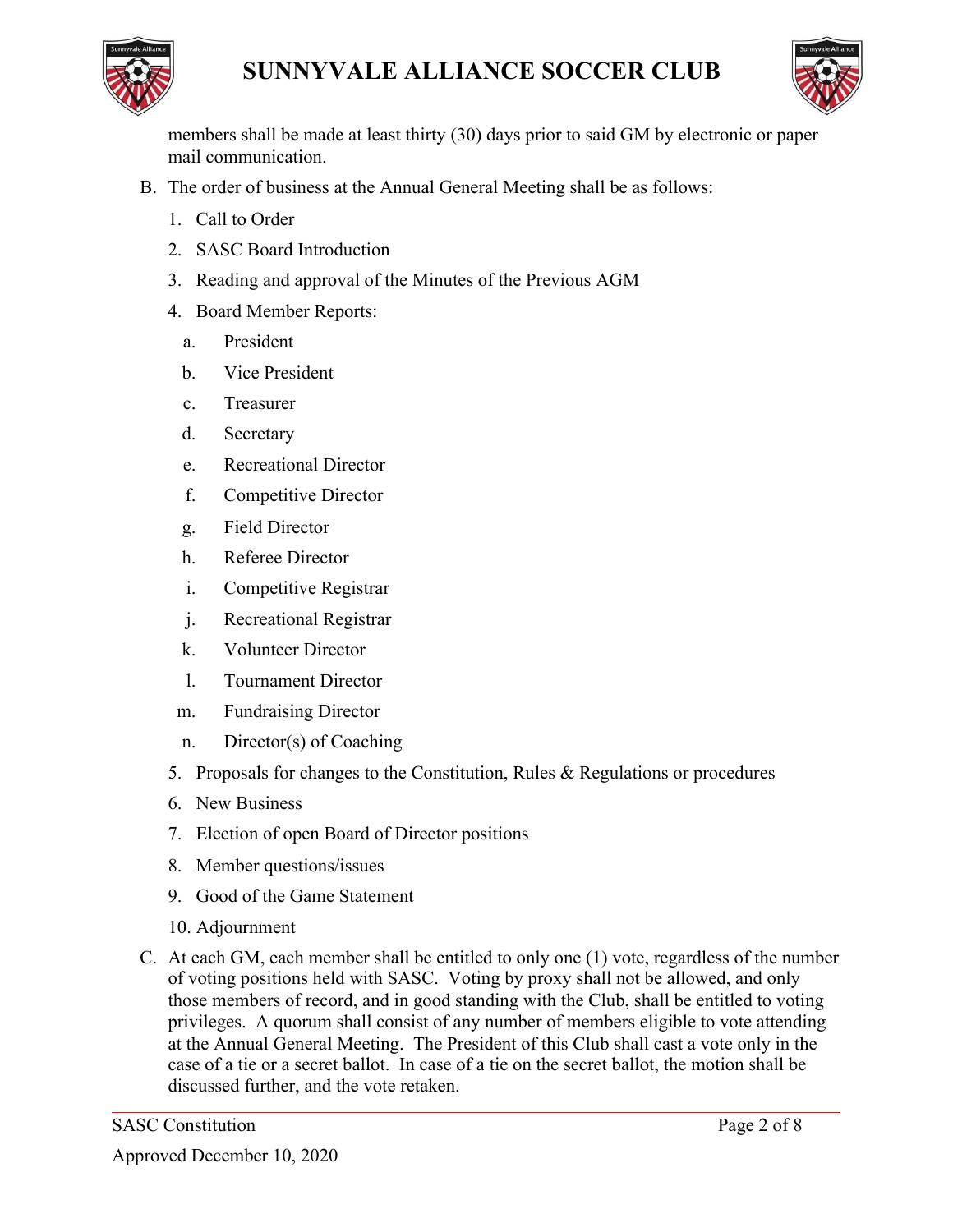



# **ARTICLE IV PARLIAMENTARY AUTHORITY**

Parliamentary law as set forth in "The Standard Code of Parliamentary Procedure," by Alice Sturgis as most recently revised by the "American Institute of Parliamentarians" shall govern all meetings and other procedures not expressly provided.

# **ARTICLE V GENERAL MEMBERSHIP ELECTION PROCEDURES**

- A. A Nomination Committee, appointed and chaired by the Vice President shall provide a slate of candidates for the elective offices to the Board of Directors, (hereafter Board) at the monthly meeting before the occurrence of the Annual General Meeting (hereafter AGM). All current members of the Board of Directors will participate in ongoing recruiting and publicity for the SASC Board of Directors and its associates.
- B. All candidates for office must be current SASC members. Candidates for office must not be a parent, spouse or child of a current or incoming board member.
- C. The AGM of the membership shall be held after the second Wednesday in September and no later than the first Thursday in November. Nominations shall be accepted from the floor for open Board positions at the SASC AGM.
- D. In the case of contested elections, election of Officers must be decided by secret ballot. The ballot will include the names of the official slate of candidates for each office, a place for additional nominations or write in candidates and under each office, a place to write "None of the above". If there is only one nominee for an office, the President may rule for either a voice vote or secret ballot saying aye or nay to the candidate.
- E. If ballots are required, the ballots shall be issued after being checked against a master list of current members and votes tallied by a committee formed and chaired by the Vice President. The Vice President shall return tally results to the President.
- F. The election results shall be announced by the President at the AGM. The new officers shall take office on January 1 and serve for two years.
- G. All board members will be elected by a majority vote of those present.
- H. The terms of elective office shall be two years. No person may be elected to the same office for more than four consecutive terms. An individual may hold more than one office concurrently, but is only entitled to one vote on the board. If a position is shared by two individuals, that positions has only one vote on the Board, either at a Board meeting or by email vote.
- I. The following positions will be elected to serve beginning in odd numbered years:
	- 1. President
	- 2. Treasurer
	- 3. Referee Director
	- 4. Recreational Director
	- 5. Competitive Registrar
	- 6. Tournament Director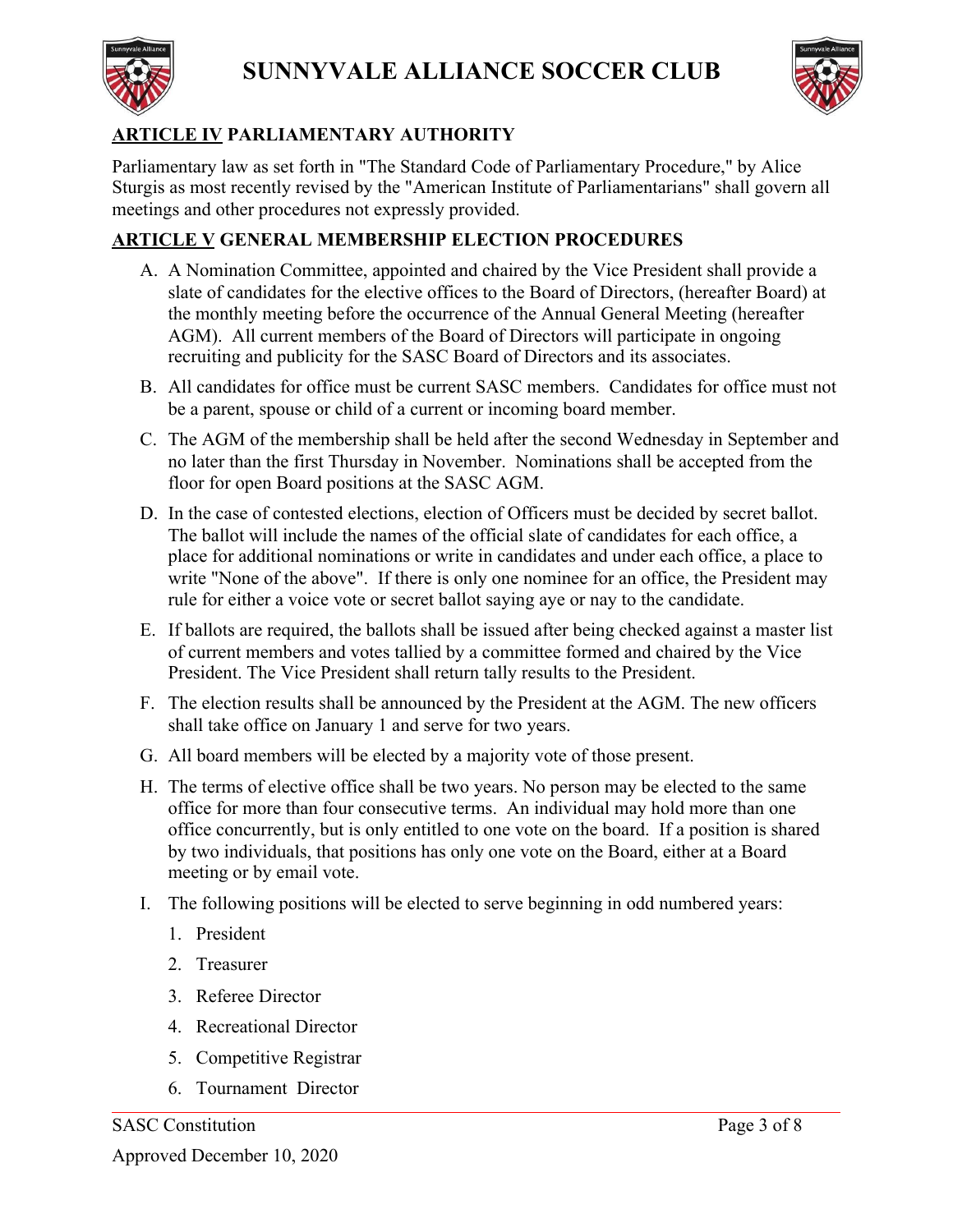



- J. The following positions will be elected to serve beginning in even numbered years:
	- 1. Vice President
	- 2. Secretary
	- 3. Competitive Director
	- 4. Recreational Registrar
	- 5. Field Director
	- 6. Volunteer Director
	- 7. Fundraising Director

# **ARTICLE VI VACANCIES ON THE BOARD**

- A. Vacancies on the Board, other than the President and Vice President, shall be filled by a nomination from the membership or by a member of the Board, and approved by a majority vote of the Board.
- B. The Vice President's position shall be filled by a nomination from the existing Board or by a member of the Board, and approved by a majority vote of the Board.
- C. The President's position shall be preferentially filled by the Vice President. If not filled by the current Vice President, the President's position must be filled by a current member of the SASC Board of Directors.
- D. If any board member fails to attend meetings of the board for 3 consecutive months, the president may appoint a replacement subject to ratification by the Board of Directors.
- E. These appointed officers shall serve out the remaining time of the vacant office.

# **ARTICLE VII RECALL**

Any member of the Board may be recalled after charges have been filed in writing to the Board. A special Board meeting shall be held to hear these charges. A two-thirds vote of the full Board members at the next regularly scheduled Board meeting shall accomplish a recall.

# **ARTICLE VIII AMENDMENTS TO THE CONSTITUTION AND BYLAWS**

- A. Proposed amendments to the SASC Constitution must be presented to the Board in writing.
- B. All Board members shall be notified of proposed amendments to the Constitution at a regular Board meeting prior to the AGM meeting at which the proposed amendment(s) will be considered for approval for membership vote.
- C. The Board shall vote approval of the amendment to the Constitution by a two-thirds (2/3) majority of a quorum at which time, if approved, a general meeting shall be called and the amendment shall be put to the membership for a vote.
- D. A constitutional amendment shall be deemed adopted by an affirmative vote of two-thirds (2/3) of the members present at a General Meeting.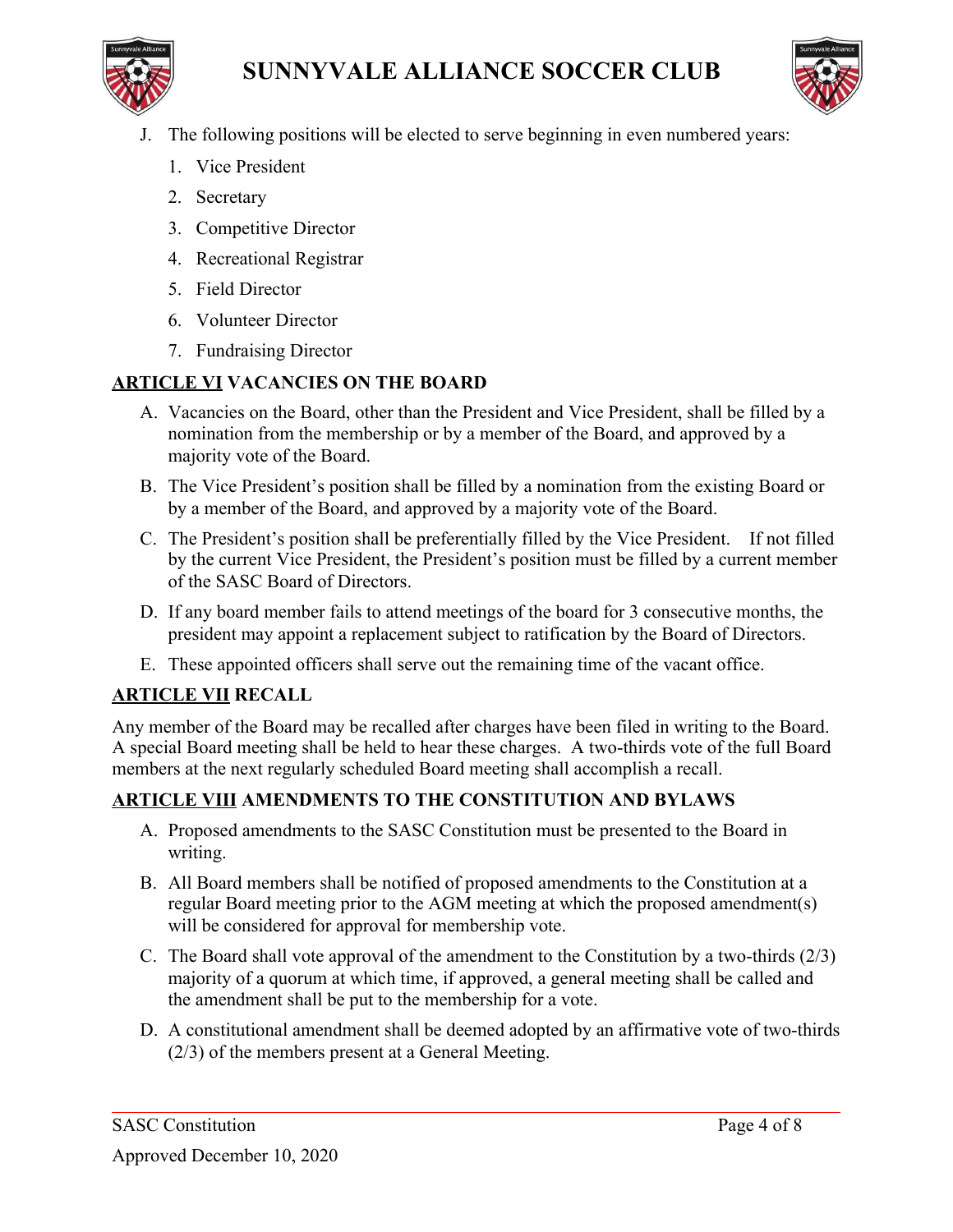



E. Any and all Amendments to the SASC Constitution adopted at the AGM shall become effective immediately upon adjournment of the General Meeting.

#### **ARTICLE IX DISBURSEMENT OF FUNDS**

- A. The Board shall approve by a majority vote a budget for the club for the year beginning with the regular fall playing season. Any expenditures above those set in the budget will require a two-thirds (2/3) majority of the quorum of the Board of Directors.
- B. The various Directors (including but not limited to, Competitive, Recreational and Referee Directors) with financial needs shall submit individual budgets based on expected player registration and current club needs. If the budget is exceeded purely because registration exceeds that expected (for example 100 more players than expected need 100 more uniforms), the Directors shall inform the Board, but may make purchases as required with the approval of the Treasurer so as not to delay purchases of needed equipment.
- C. All disbursements must have original receipts attached for audit purposes.
- D. Budgets shall be submitted by April 1 of the year preceding that of the budget. If the budget is not approved by the Board prior to September 1, then it shall take effect at the discretion of the Treasurer with the concurrence of the President.

#### **ARTICLE X NON GAME RELATED PROTESTS**

- A. Protest and complaints against SASC procedure and personnel, excluding red or yellow card disciplinary action and game related protest (see GUIDELINES, Section II), shall be presented to the Vice President of the SASC Board in writing at least five days prior to a regular Board meeting.
- B. The Board at its discretion may convene a special meeting of the Board to hear the matter.
- C. The Board shall review the issue and attempt to resolve it within its authority. Any action taken by the Board shall be in accordance with CYSA and USSF rules. Decisions on all matters shall be in writing and made part of the next Board minutes.
- D. Appeals of any decision may be made in accordance with CYSA and USSF rules.
- E. All game and coach or team related complaints or protests must adhere to the SASC Disciplinary Procedure guidelines.

#### **ARTICLE XI BOARD OF DIRECTORS AND VOTING RIGHTS**

- A. The Board of Directors consists of the following positions:
	- 1. President
	- 2. Vice President
	- 3. Secretary
	- 4. Treasurer
	- 5. Competitive Registrar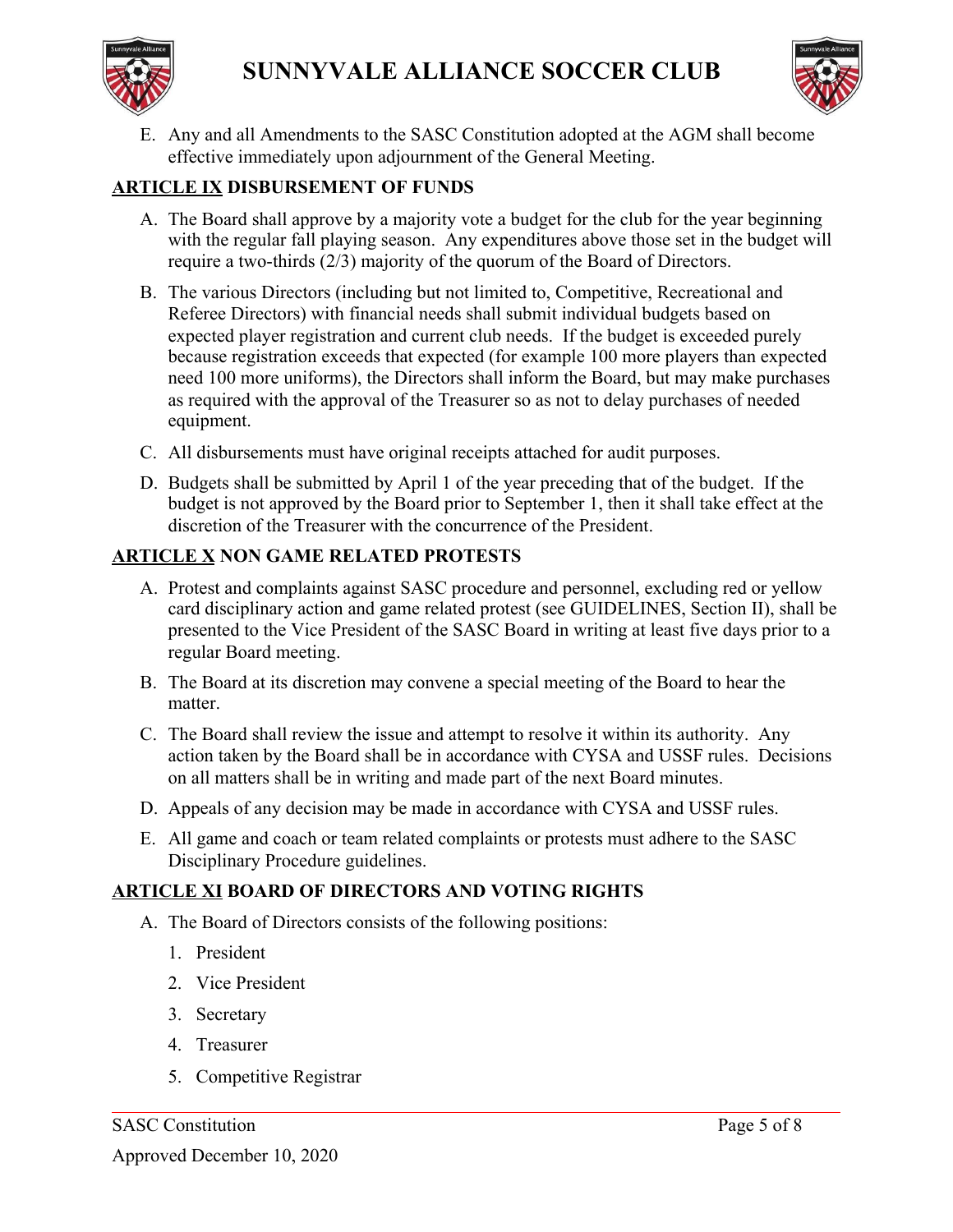





- 6. Recreational Registrar
- 7. Referee Director
- 8. Recreation Director
- 9. Competitive Director
- 10. Field Director
- 11. Volunteer Director
- 12. Fundraising Director
- 13. Tournament Director
- 14. Director(s) of Coaching non-voting member(s)
- B. In the event that a position is shared by two people, each person shall be considered a board member; however there will be one main contact for the Board, and only one full vote for the position by one of the members. No more than two people can share a position. The presence of either one counts as 1 person only for quorum purposes.
- C. All members of the Board shall have one vote except the President, who shall have no vote except when a tie-breaking vote is required.
- D. All issues governing the operations of SASC, other than those described in Article III, shall be decided by a quorum of the Board. A simple majority of the current membership of the Board, excluding vacant positions, shall constitute a quorum. Non-voting members do not count toward the quorum.
- E. Voting by proxy shall not be allowed. Voting by email is allowed. E-mail votes will require a quorum of 8 board members with five votes in favor to pass any motion. Any e-mail vote taken must be open for at least a week (7 full days), or until a quorum is reached, so as to allow for reasonable discussion and action. Board Members who do not explicitly vote or announce their presence for that motion will not count toward the quorum.

# **ARTICLE XII EXECUTIVE AND AD HOC COMMITTEES**

- A. The Executive Committee shall consist of four (4) members. Three permanent members comprised of:
	- 1. President
	- 2. Vice President
	- 3. Treasurer
	- 4. Another Director as decided by the President.
	- 5. If any of the aforementioned members are not available, the President shall appoint a replacement.
- B. The Executive Committee shall serve between regular Board meetings for emergencies, to prepare for Board meetings, consider director and club member proposals and votes, or to dispose of duties bestowed upon it by the Board. All actions of the Executive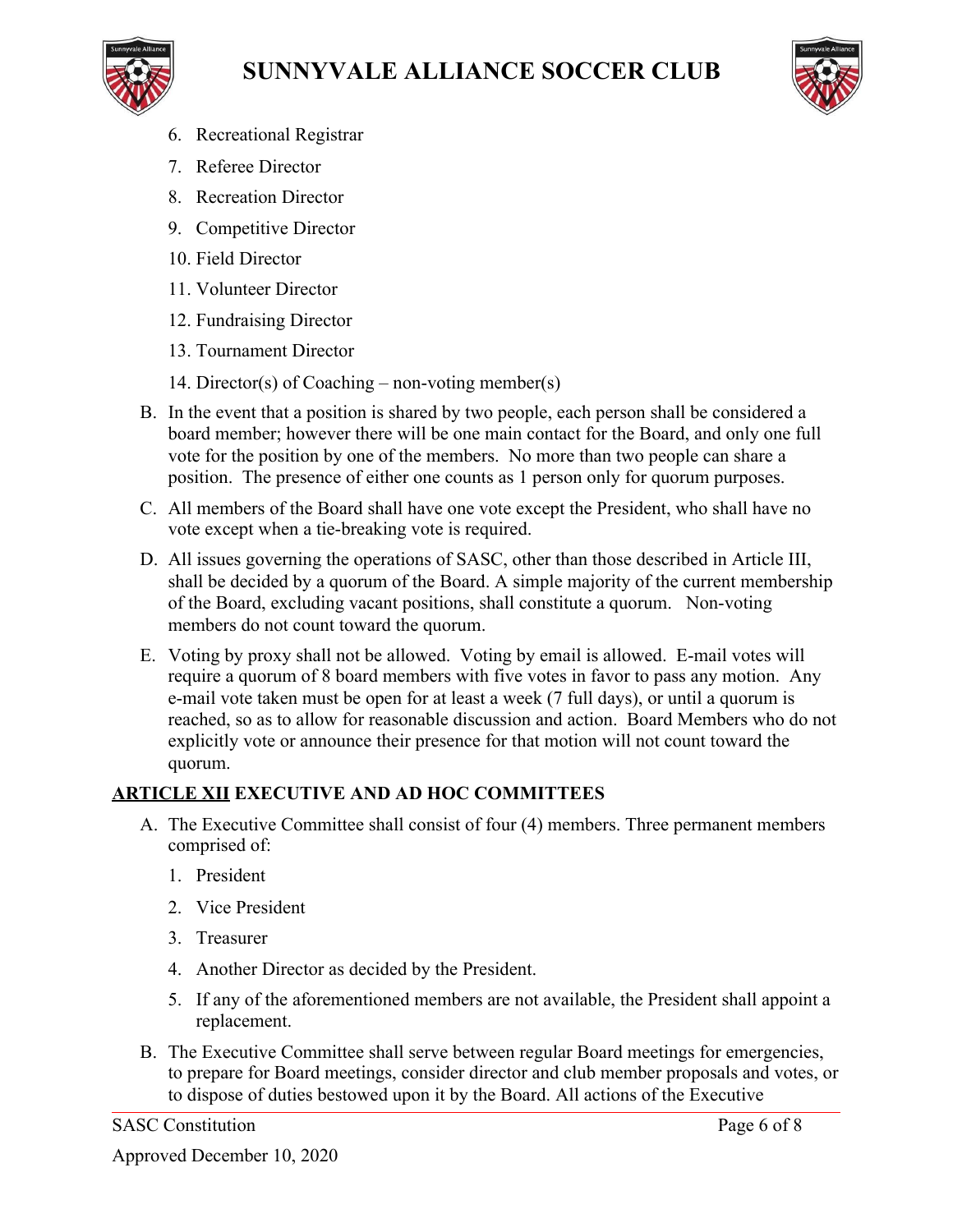



Committee must be ratified by the Board at the next scheduled meeting after such Executive Committee meeting.

C. President can appoint Ad Hoc committee when necessary to serve between regular Board meetings to perform duties bestowed upon it by the board. All actions of the Ad Hoc committee must be ratified by the Board at the next scheduled Board meeting.

# **ARTICLE XIII MEETINGS OF THE BOARD OF DIRECTORS**

The Board shall meet regularly once each month at a time and place designated by the Secretary and at other times as deemed necessary by the President and/or Vice President. The Secretary shall publish an agenda of the next meeting prior to the meeting. The Board meetings shall be open to the membership with open discussion scheduled, and closed sessions scheduled for interim elections and confidential Board business.

# **ARTICLE XIV RESPONSIBILITY AND AUTHORITY OF THE BOARD**

- A. The Board acting together shall constitute the administrative management of SASC, insuring that the club operates within the framework and intent of its Constitution.
- B. The Board must approve any procedure, appointments and interpretations of SASC policy made by any committee of this organization not provided for in the Constitution.

# **ARTICLE XV DUTIES OF THE BOARD OF DIRECTORS**

The responsibilities of the members of the Board of Directors include, but are not limited to the following descriptions, with all other responsibilities to be assigned to Directors by annual resolution of the Board.

#### A. **President**

1. The President shall preside at board meetings and shall exercise and perform such other powers and duties as the Board may assign from time to time. The President shall also be responsible for the overall operation of SASC and shall supervise, direct and control SASC's activities, affairs and officers. The President shall preside at all member's meetings and all Board meetings. The President shall have such other powers and duties as the Board or the Constitution may require. The President shall also act as SASC's representative on official matters not otherwise delegated to specific directors.

#### B. **Vice President**

1. If the President is absent or disabled, the Vice President shall perform all duties of the President. When so acting, the Vice President shall have all powers of and be subject to all restrictions of the President. The Vice President shall have such other powers and duties as the Board or the Constitution may require.

# C. **Secretary**

1. The Secretary, or his or her designee, shall be custodian of all records and documents of the Club which are to be kept at the principal office of the Club, shall act as Secretary of all the meetings of the Board of Directors and the members, and shall